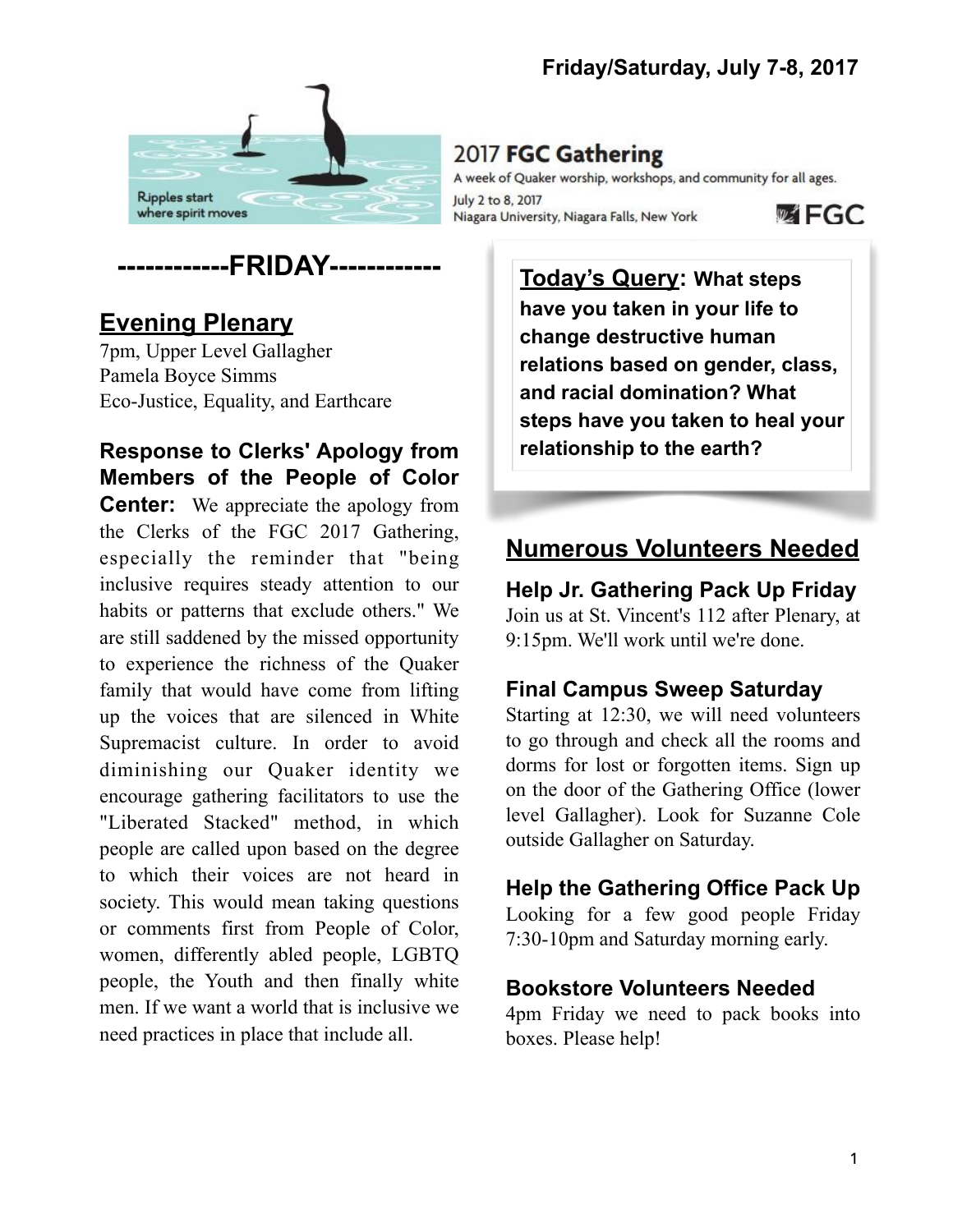# **Friday Events**

### **Community Worship**

8:15am, Upper Level Gallagher Today's Worship will be semiprogrammed and led by Quaker Earthcare Witness and Fellowship of Quakers in the Arts.

#### **Bolivian Quaker Education Fund Lunch Table--Join Us**

12pm, Clet, Large Dining Room

## **Releasing Ministry Alliance**

1:30-3, Dunleavy 212

Following a leading? You don't need to go it alone. Learn about Releasing Ministry Alliance and a website to support ministries.

## **Local Love Brigade**

1:30, Gallagher, near bookstore

Come make artful support postcards to send to recent hate crimes victims and learn about the Local Love Brigade.

## **Family Place**

1:30-4:30, Academic 130 1:30 Yoga practice with Ann Ritter 3:15 Sing-along with Simon James

# **Gathering Committee 2017**

3:15, Dunleavy 212 All 2017 Gathering Committee members are encouraged to attend the meeting today!

### **Tri-College Collegial Tea**

#### 1:30, O'Shea Room 700

Anyone associated with Bryn Mawr, Haverford, or Swarthmore Colleges--students, alums, faculty, staff, family, friends!--are invited to an informal tea, as per tradition. Hot water provided. Bring your own mug and tea bag. Questions? Call Stasa: 267-241-5993.

#### **The Seed House**

#### 1:45-2:45, Dunleavy 228

"What happens in Kansas, there goes the country." With music by Laura Dungan, Aaron Fowler, and the Seed House. Reflect on Kansas, hope, and broader movement.

### **Su Penn, Author Reading**

2pm, Dunleavy 219

Su Penn will be reading from her novel, *Everyday Gay, a Kissing Book.* It's hilarious, sweet, romantic, and gay, much like Su herself. Come have fun.

#### **Therapy Dog**

2-3:30, Academic 350 (Healing Center) Bella, with companion Aaron, will be available in the Healing Center Lounge for unconditional love and just hanging out.

## **Whole-Hearted for God**

3:15, Dunleavy 219

Marcelle Martin will describe the transformative spiritual journey that enables Friends to open greatly to the Power of God and participate in major social changes.

#### **Open AA - All Are Welcome**

4:30, Dunleavy 208.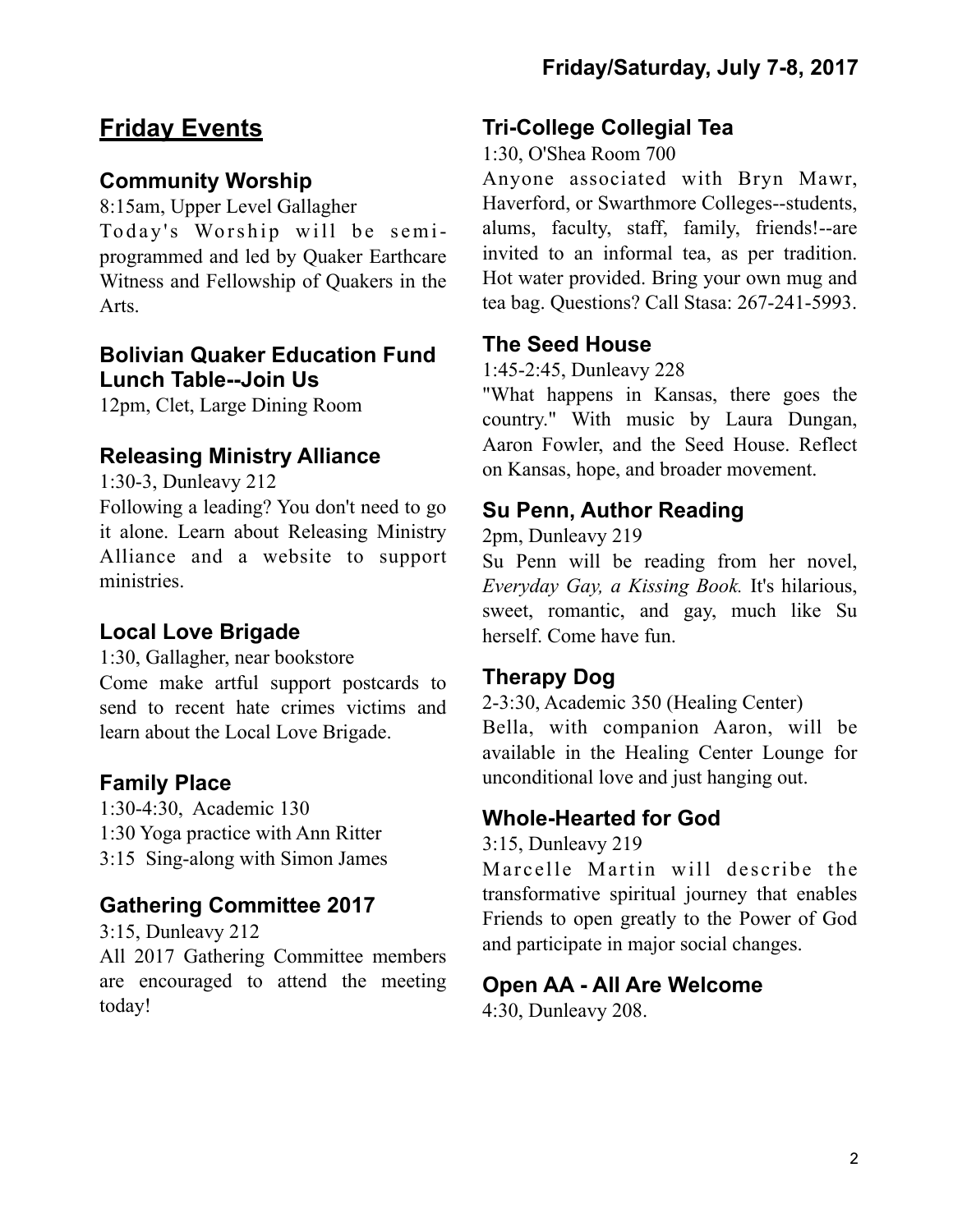#### **2018 Workshop Idea?**

1:30, Dunleavy 329

Do you have an inkling of a workshop that you might be led to offer in next year's Gathering? Come speak with experienced leaders about how to grow it into a successful proposal.

## **Quaker Arts Center**

1:30-4:45, St. Vincent 315

1:30 Grace Moses and Judy Ballinger

3:15 Closing reception with snacks

Friends are invited to celebrate creativity as spiritual practice and meet exhibitors. 3:30pm Mey Hasbrook, poetry from Kathy Ossmann, and presentations by most exhibitors. We close with Zan Lombardo accompanied by members of Junior Gathering.

## **Quaker Earthcare Witness Special Presentation and Film**

4:30, St. Vincent 306

Lee McCasland, Ottowa tribal elder, will talk about energy projects from an indigenous perspective. Plus, we will view a Mayan film on logging in Belize.

# **Pre-Plenary Sing**

6:30-6:55, Upper Level Gallagher Simon James and Damon Motz-Storey will be leading pre-plenary singing today. (Other YAFs may be joining them!)

# **Canadian Friends & NYYM**

New York YM invites Canadian Friends to attend Summer Sessions: July 23-29 in Silver Bay, NY. Contact Helen Garay Toppins at  $212 - 673 - 5750$  or [office@nyym.org](mailto:office@nyym.org). Campsites and other space still available.

# **Friday Announcements**

## **Shape Note Singing Alert**

Please join us to take the Parting Hand at 3:15, Dunleavy Porch. If a storm presents, we'll sing #62 in Dunleavy 211.

### **Institutional Assessment Working**

**Group** Friends, if you missed the presentations on the FGC Institutional Assessment or you would like to receive a copy of the IA presentation to share with your home Meeting, please write: [fgcia@outlook.com](mailto:fgcia@outlook.com).

### **Final Sing Correction**

The Final Sing (using *Rise Again and Rise Up Singing)* will be held at 9:15pm in Academic 350, NOT Academic 228.

#### **Fragrance-Free Shampoo from Access Resources**

Extra Gentle Fragrance Free Shampoo from Earth Science.

# **Dinner in the Tent Weather Alert**

If there are severe rainstorms, Butler Food Tent will be closed. Clet Dining Hall will hold extended hours: 4:30-7:15pm.

# **Thanking Dining Staff**

Please join us at 1pm on Friday in Clet Dining Commons and 6pm in the tent on Friday (weather permitting) to join our voices in thanks for all the work NU's dining services has done for us. We will sing "Thank You For This Food."